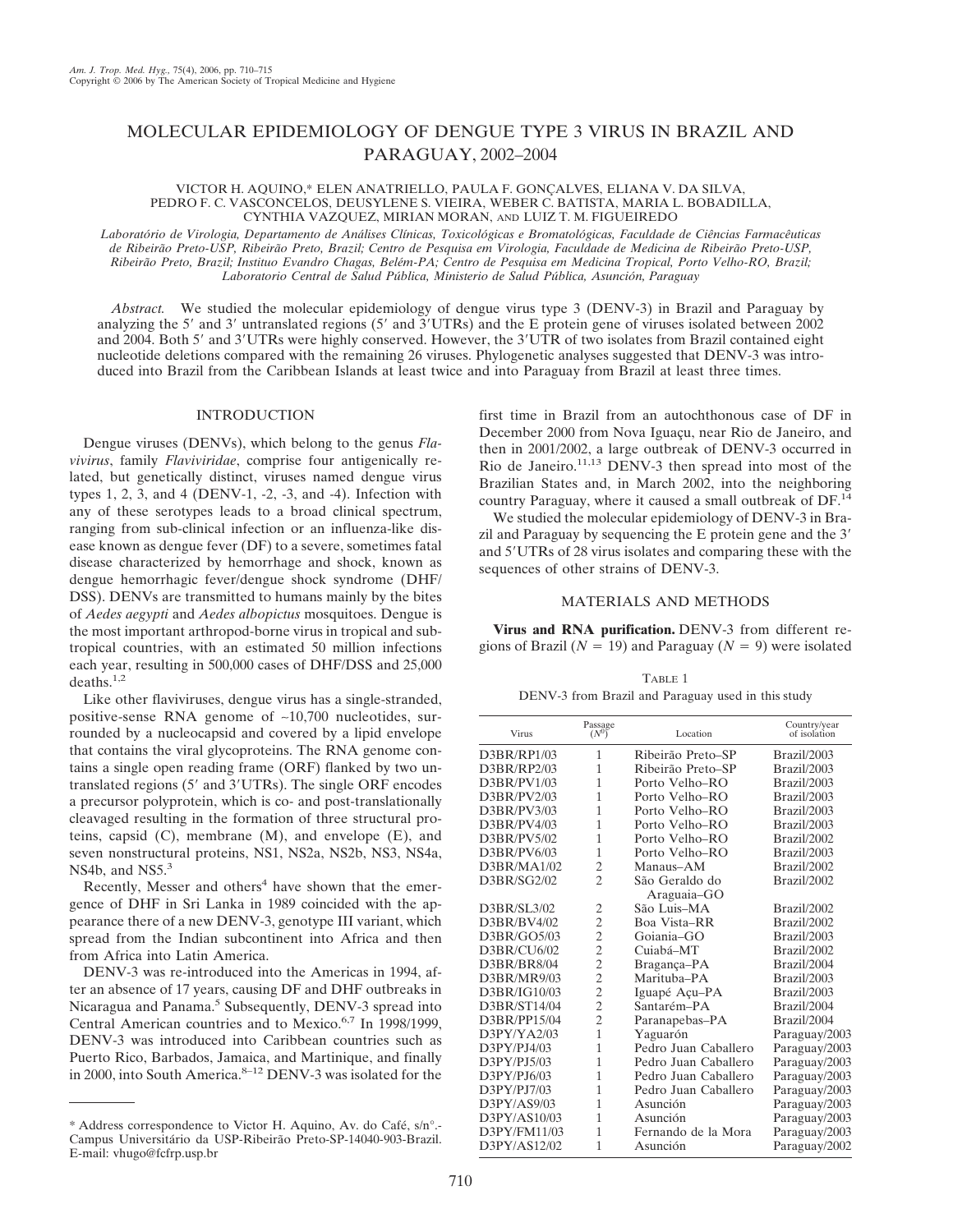TABLE 2 Primers used to amplify or to sequence the 5' and 3'UTRs and E protein gene of DENV-3 isolated in Brazil and Paraguay

| Primers      | Sequence $(5' - 3')$          | Amplicon<br>size (bp) |  |  |
|--------------|-------------------------------|-----------------------|--|--|
| $5'$ UTR-S   | AGTTGTTAGTCTACGTGGACCGA       |                       |  |  |
| $5'$ UTR-C   | CGCGTTTCAGCATATTGAAAG         | 120                   |  |  |
| $E-S$        | <b>GCCCTATTTCTTGCCCATTACA</b> |                       |  |  |
| $E-C$        | CCGCACACTCCATTCTCCCAA         | 1,600                 |  |  |
| $E-CI*$      | <b>ACACCACCCACTGATCCAAA</b>   |                       |  |  |
| $E-C2*$      | GCTGCGTTTCTGAGACTTCTTTC       |                       |  |  |
| $E-S1*$      | GAGGAGCAGGACCAGAACTACG        |                       |  |  |
| $3'UTR-S$    | <b>GCCCAGAACATACTCACAGCA</b>  |                       |  |  |
| $3'$ -UTR-C  | AGAACCTGTTGATTCAACAGCACC      | 500                   |  |  |
| $3'$ UTR-C1* | <b>GCCTGACTTCTTCTTTTA</b>     |                       |  |  |
| $3'$ UTR-S1* | CCGAGCACTGAGGGAAGC            |                       |  |  |

\* Primers used for nucleotide sequencing.

from DF patients using cultures of *Ae. albopictus* (C6/36) cells between 2002 and 2004 at the Centro de Pesquisa em Virologia, Faculdade de Medicina de Ribeirão Preto, USP, Ribeirão Preto, São Paulo; Instituto Evandro Chagas, Belém, Pará; Centro de Pesquisa em Medicina Tropical, Porto Velho, Rondônia; and Laboratório de Salud Pública, Asunción, Paraguay (Table 1).

Viral RNA was purified from  $140 \mu L$  of culture fluid with the QIAamp Viral RNA kit (Qiagen, Germany), following manufacturer's recommendations. The RNA was resuspended in 80  $\mu$ L of RNase free water.

**Reverse transcription-polymerase chain reaction.** The viral cDNA was synthesized as follows:  $10 \mu L$  of RNA containing 50 ng of random primers were incubated at 95°C for 1 minute

and chilled on ice for 5 minutes. To this mixture was added each dNTP to a final concentration of 0.125 mmol/L and 200 U of the Moloney Murine Leukemia Virus (M-MLV) reverse transcriptase (RT: USB, Cleveland, OH) together with its corresponding  $5\times$  buffer (4  $\mu$ L); then, the volume was adjusted with RNase/DNase free water to 20  $\mu$ L. The reaction mixture was incubated at 25°C for 10 minutes, at 37°C for 2 hours, and finally at 85°C for 5 minutes. Three regions of the genome of DENV-3 (5'UTR, E, and 3'UTR) were amplified using primers described in Table 2. The reaction mixture contained, in a total volume of 50  $\mu$ L, 2  $\mu$ L of the cDNA, 2.5 mmol/L of MgCl<sub>2</sub>, 50  $\mu$ mol/L of each dNTP, 0.3  $\mu$ mol/L of each sense an complementary primers (Table 2), and 2.5 U of TripleMaster DNA polymerase (Eppendorf, Hamburg, Germany). The amplification was carried out in a thermal cycler (MJ Research, Ramsey, MN) as follows: 40 cycles at 95°C for 30 seconds, 55°C for 45 seconds, and 72°C for 120 seconds, followed by a final incubation at 72°C for 5 minutes. The polymerase chain reaction (PCR) product was electrophoresed in a 1.8% agarose gel and visualized by UV light after ethidium bromide staining.

**Nucleotide sequencing and sequence data analysis.** Amplicons corresponding to the three genomic regions were excised from a 1.8% agarose gel after electrophoresis and purified with the QIAquick Gel Extraction Kit (Qiagen, Hilden, Germany), following the manufacturer's recommendations. The nucleotide sequences of the amplicons were determined by the dideoxy chain termination method using the Thermo Sequenase Cy5.5 dye terminator cycle sequencing kit (Amersham-Pharmacia-Biotech, Piscataway, NJ), following the manufacturer's recommendations. The same primers used in

TABLE 3 Changes in amino acid sequences of DENV-3 isolated in Brazil and Paraguay.

| Position<br>Consensus | 47<br>$\rm K$            | 52<br>$\overline{Q}$ | 55<br>T | 98<br>D | 123<br>$\mathbf E$ | 161<br>E | 179<br>L | 212<br>$\mathbf F$ | 220<br>S | 224<br>$\mathbf T$ | 271<br>S                 | 278<br>$\mathbf{A}$ | 301<br>$\mathbf T$ | 325<br>$\mathbf K$ | 360<br>E | 362<br>$\mathbf P$ | 380<br>$\mathbf I$ | 383<br>N                 | 391<br>$\mathbf K$ | 414<br>G | 459<br>V                 |
|-----------------------|--------------------------|----------------------|---------|---------|--------------------|----------|----------|--------------------|----------|--------------------|--------------------------|---------------------|--------------------|--------------------|----------|--------------------|--------------------|--------------------------|--------------------|----------|--------------------------|
| D3BR/MA1/02           |                          |                      |         |         |                    |          |          |                    |          |                    |                          |                     |                    |                    |          |                    |                    |                          |                    |          |                          |
| D3BR/SG2/02           |                          |                      |         | $H^*$   |                    | D        |          |                    |          | $M^*$              |                          |                     |                    |                    |          |                    |                    |                          |                    |          |                          |
| D3BR/SL3/02           |                          |                      |         |         |                    |          |          |                    |          | $A^*$              |                          |                     |                    |                    |          |                    |                    |                          |                    |          |                          |
| D3BE/BV4/02           | -                        |                      | $I^*$   |         |                    |          |          |                    |          |                    |                          |                     |                    |                    |          |                    |                    |                          |                    |          |                          |
| D3BR/GO5/03           |                          |                      |         |         |                    |          |          |                    |          |                    |                          |                     | $R^*$              | $\mathbb{R}$       |          |                    |                    |                          |                    |          | I                        |
| D3BR/CU6/02           |                          |                      |         |         |                    |          |          |                    |          |                    |                          |                     |                    |                    |          |                    | T*                 |                          |                    |          |                          |
| D3BR/BR8/04           |                          |                      |         |         |                    |          |          |                    |          |                    |                          |                     |                    |                    | D        | -                  |                    |                          |                    |          |                          |
| D3BR/MR9/03           |                          |                      |         |         |                    |          | F        |                    |          |                    |                          |                     |                    |                    |          | $L^*$              |                    |                          |                    |          |                          |
| D3BR/IG10/03          |                          |                      |         |         |                    |          |          |                    |          |                    |                          |                     |                    |                    |          |                    |                    |                          |                    |          |                          |
| D3BR/ST14/04          |                          |                      |         |         |                    |          |          |                    |          |                    |                          |                     |                    |                    |          |                    |                    |                          |                    | $E^*$    | $\overline{\phantom{0}}$ |
| D3BR/PP15/04          |                          |                      |         |         |                    |          |          |                    |          |                    |                          |                     |                    | $\mathbb{R}$       |          |                    |                    |                          |                    |          |                          |
| D3BR/PV1/02           |                          |                      |         |         |                    |          |          |                    |          |                    |                          |                     |                    |                    |          |                    |                    |                          |                    |          |                          |
| D3BR/PV2/03           |                          |                      |         |         |                    |          |          |                    |          |                    |                          |                     |                    |                    |          |                    |                    |                          |                    |          |                          |
| D3BR/PV3/03           |                          |                      |         |         |                    |          |          |                    |          |                    |                          |                     |                    |                    |          |                    |                    |                          |                    |          |                          |
| D3BR/PV4/03           |                          |                      |         |         |                    |          |          |                    |          |                    |                          |                     |                    |                    |          |                    |                    |                          |                    |          |                          |
| D3BR/PV5/03           |                          |                      |         |         |                    |          |          | L                  | $P*$     |                    |                          |                     |                    |                    |          |                    |                    |                          |                    |          |                          |
| D3BR/PV6/03           |                          |                      |         |         |                    |          |          | L                  |          |                    |                          |                     |                    |                    |          |                    |                    |                          |                    |          |                          |
| D3BR/RP1/03           |                          |                      |         |         |                    |          |          |                    |          |                    |                          | $S^*$               |                    | R                  |          |                    |                    |                          |                    |          |                          |
| D3BR/RP2/03           |                          |                      |         |         |                    |          |          |                    |          |                    |                          |                     |                    |                    |          |                    |                    |                          |                    |          |                          |
| D3PY/YA2/03           | $\overline{\phantom{0}}$ | $H^*$                |         |         |                    |          |          |                    |          |                    |                          |                     |                    |                    |          |                    | $T^*$              |                          |                    |          |                          |
| D3PY/PJ4/03           | $\mathbb R$              |                      |         |         |                    |          |          |                    |          |                    |                          |                     |                    |                    |          |                    |                    |                          |                    |          |                          |
| D3PY/PJ5/03           | $\mathbb R$              |                      |         |         |                    |          |          | L                  |          |                    | $L^*$                    |                     |                    |                    |          |                    |                    |                          |                    |          |                          |
| D3PY/PJ6/03           | $\mathbb{R}$             |                      |         |         |                    |          |          |                    |          |                    | $\overline{\phantom{0}}$ |                     |                    |                    |          |                    |                    |                          |                    |          |                          |
| D3PY/PJ7/03           | $\mathbb R$              |                      |         |         |                    |          |          |                    |          |                    | $L^*$                    |                     |                    |                    |          |                    |                    |                          |                    |          |                          |
| D3PY/AS9/03           |                          |                      |         |         |                    |          |          |                    |          |                    |                          |                     |                    |                    |          |                    |                    |                          |                    |          |                          |
| D3PY/AS10/03          | -                        |                      |         |         |                    |          |          |                    |          |                    |                          |                     |                    |                    |          |                    |                    |                          |                    |          |                          |
| D3PY/FM11/03          |                          |                      |         |         |                    |          |          |                    |          |                    |                          |                     |                    |                    |          |                    | $T^*$              |                          |                    |          |                          |
| D3PY/AS12/02          | $\overline{\phantom{0}}$ | $H^*$                |         |         | G                  |          |          |                    |          |                    |                          |                     |                    |                    |          |                    | $T^*$              | $\overline{\phantom{m}}$ | -                  |          |                          |
| BR74886/02            |                          |                      |         |         |                    |          |          |                    |          |                    |                          |                     |                    |                    |          |                    |                    | $K^*$                    | $\mathbb{R}$       |          |                          |

\* Non-conservatives amino acid changes.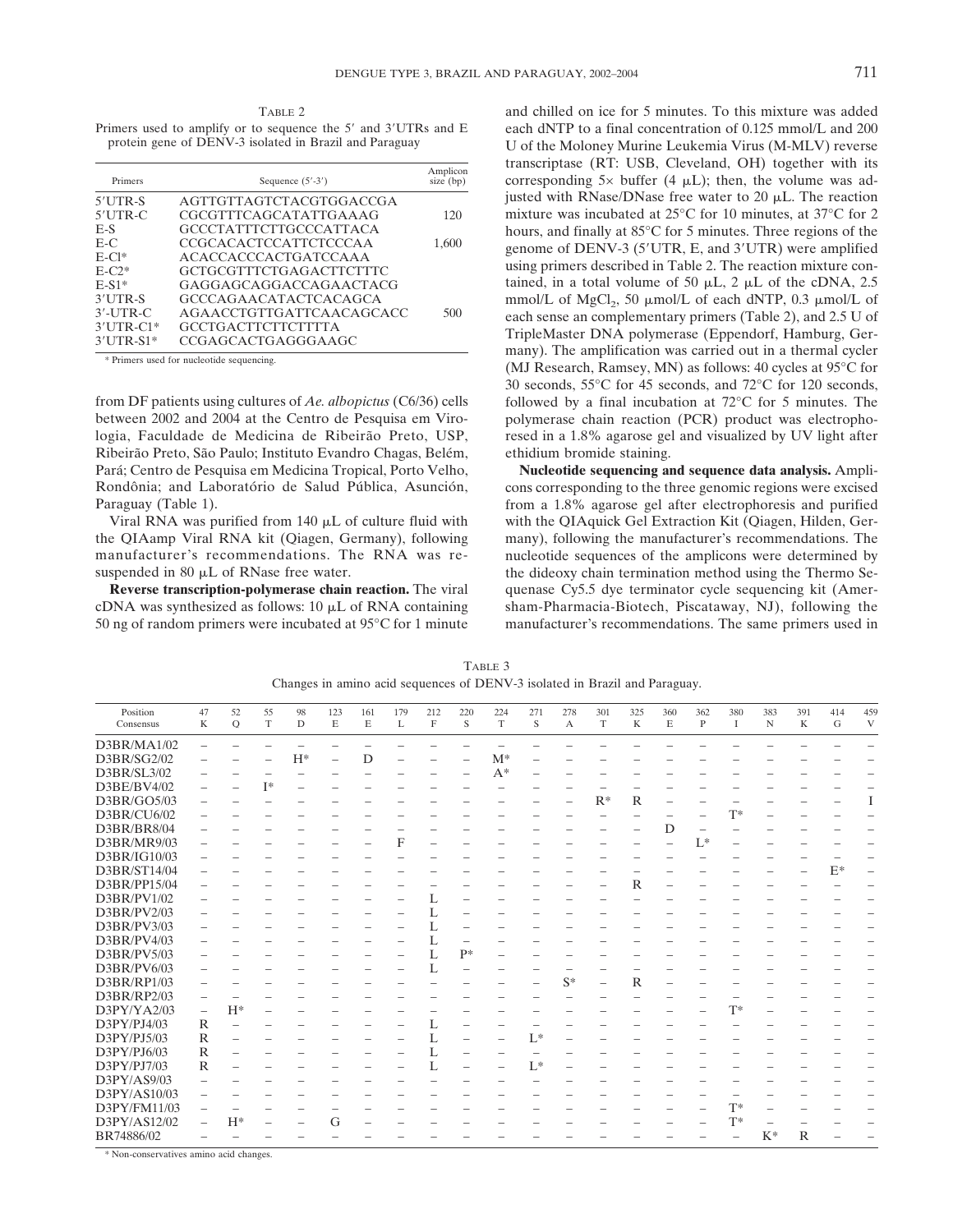

 $-$  0.005 substitutions/site

FIGURE 1. Phylogenetic tree derived from E protein gene nucleotide sequences of DENV-3 using the maximum parsimony method and drawn using branch lengths derived by neighbor joining using the Tamura-Nei algorithm. Homologous sequence of DENV-1 (MOCHIZUKI strain) was used to root the tree. Numbers indicate bootstrap values for monophyletic groups to the right.

the PCR were used for sequencing, and based on the sequences obtained with these primers, other primers were designed to sequence the entire fragments (Table 2). The sequencing reaction was resolved in an automated sequencer (Seq4 × 4; Amersham-Pharmacia-Biotech). Both strands of cDNA were sequenced for at least three amplicons obtained from different PCRs. The nucleotide sequences were submitted to GenBank and were registered as Protein E DQ118864- DQ118891; 3'UTR DQ118892-DQ118919; and 5'UTR DQ118920-DQ118947. The nucleotide and putative amino acid sequences were aligned using the Clustal W program included in the Vector NTI software (Informatix, North Bethesda, MD). Phylogenetic analyses were performed using the maximum parsimony method with the PAUP 4.0b8a software (Sinauer, Sunderland, MA), and the tree was drawn using

branch lengths derived by the neighboring joining using the Tamura-Nei algorithm. Bootstrapping with 1,000 replicates was used to place confidence values on grouping within the trees.15 GenBank accession numbers of viruses used in the E protein gene phylogenetic analysis are as follows: BR/68784/ 00 (AY038605), Martinique-D3Mart2023/2001(AY099341), Martinique-D3Mart2012/2001(AY099340), Martinique-D3Mart2336/2001(AY099342), Martinique-D3Mart1243/1999 (AY099337), Martinique-D3Mart1567/2000 (AY099338), Martinique-D3Mart1706/2000 (AY099339), Cuba-116/00 (AY702032), BR74886/02 (AY679147), Cuba-21/02 (AY702031), Cuba-580/01 (AY702030), MEX6097/2002 (AY146763), Venezuela-5990/00 (AY146771), Venezuela-6315/00(AY146767), Venezuela-6722/01 (AY146775), Venezuela-6666/01 (AY146772), Venezuela-7110/01 (AY146776),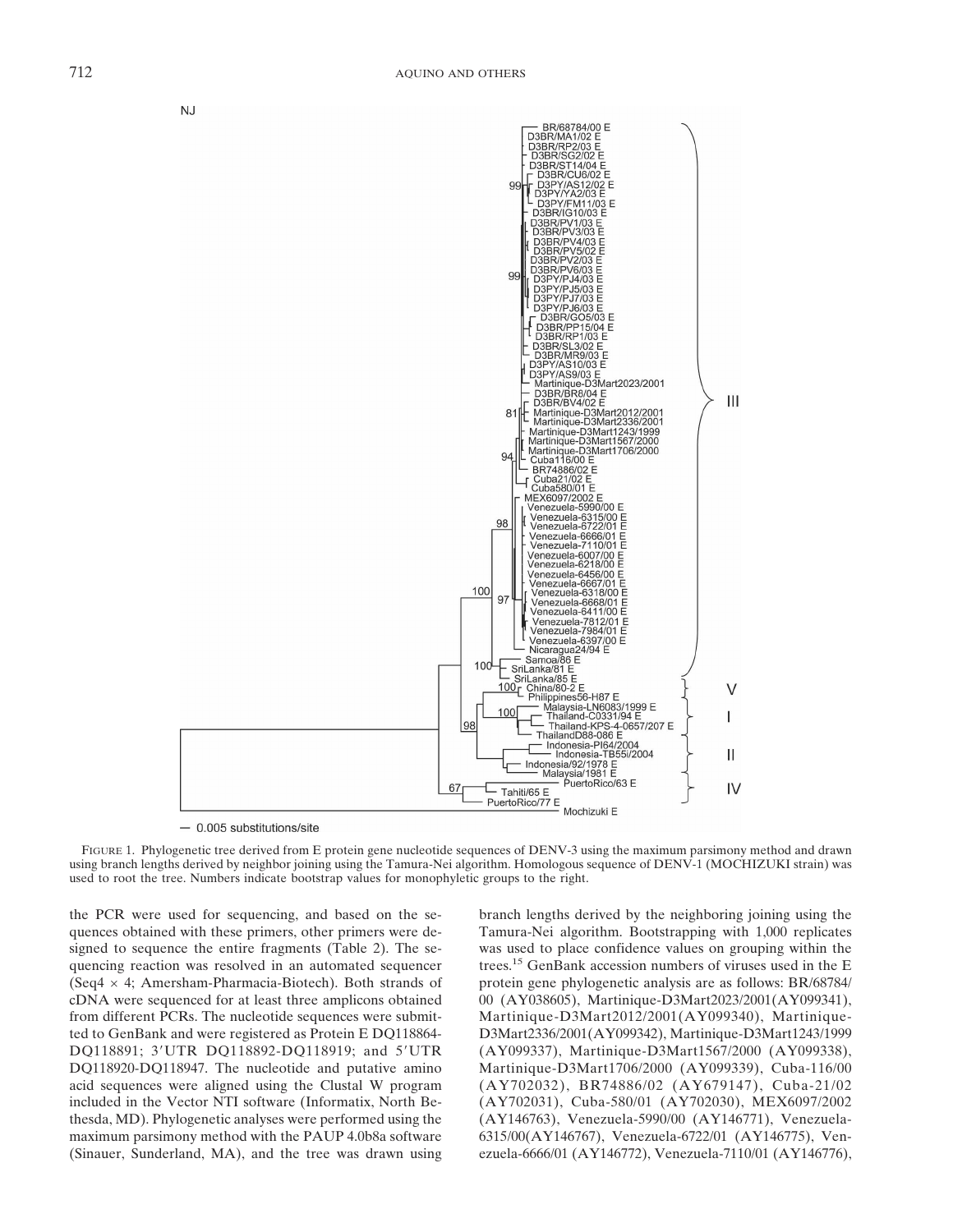

FIGURE 2. Map of Brazil and Paraguay in South America. The lower map is from the American continent. The year of the first detection of dengue virus type 3 is indicated for each country.

Venezuela-6007/00 (AY146771), Venezuela-6218/00 (AY146771), Venezuela-6456/00 (AY146771), Venezuela-6667/01 (AY146773), Venezuela-6318/00 (AY146768), Venezuela-6668/01(AY146774), Venezuela-6411/00 (AY146770), Venezuela-7812/01 (AY146777), Venezuela-7984/01 (AY146778), Venezuela-6397/00 (AY146769), Nicaragua-24/ 94 (AY702033), Samoa/86 (L11435), SriLanka/81 (L11431), SriLanka/85 (L11436), China80-2(AF317645), Philippines56- H87 (M93130), Malaysia-LN6083/1999 (AF147460), Thailand-C0331/94 (AY876494), Thailand-KPS-4-0657/ 207(AY912457), Thailand-D88-086 (AY145713), Indonesia-PI64/2004 (AY858046), Indonesia-TB55i/2004 (AY858048), Indonesia/92/1978 (L11426), Malaysia/1981 (L11427), PuertoRico/63 (L11433), Tahiti/65 (L11439), PuertoRico/77 (L11434), MOCHIZUKI (AB074760). GenBank accession numbers of viruses used in the 3'UTR phylogenetic analysis are the follow: BR74886/02 (AY679147), Martinique-D3Mart1243/1999(AY099337), Martinique-D3Mart1567/2000 (AY099343), Martinique-D3Mart1706/2000 (AY099344), Martinique-D3Mart2012/2001 (AY099345), Martinique-D3Mart2023/2001 (AY099346), Martinique-D3Mart2336/ 2001 (AY099347), D3SriLa1266/2000 (AY099336), Singapore (AY6626910), China-80-2 (AF317645), Philippines-56-H87 (M93130), Singapore8120/95 (AY766104), MalaysiaLN87390 (AF310149),), Thailand-C0360/94 (AY923865), ThailandKPS-4-0657/207 (AY912457), ThailandC0331/94 (AY876494), Indonesia-98901590 (AY912453), Indonesia-98901640 (AY912456), Indonesia-PI64/2004 (AY858046), Indonesia-TB55i/2004 (AY858048), Indonésia-Sleman/78 (AY648961), and MOCHIZUKI (AB074760).

The *mfold* web server (www.bioinfo.rpi.edu/applications/ mfold/old/rna/) was used to predict the secondary structural of the 5' and 3'UTRs using standard conditions.<sup>16</sup>

#### RESULTS

The 5'UTR of all 28 viruses contained 94 nucleotides, and only strain D3BR/ST14/04 contained nucleotide substitutions at positions 25 (A→G) and 76 (A→G) compared with the remaining 27 viruses. These nucleotide substitutions did not cause a change in the predicted structure of the 5'UTRs (data not shown).

The E protein gene of all 28 viruses consisted of 1,479 nucleotides encoding a polypeptide of 493 amino acids. Variations from the consensus nucleotide sequence occurred at 64 sites in the E protein gene of these viruses, with 19 mutations giving rise to deduced amino acid changes that were uniformly distributed throughout the E protein (Table 3). Twelve of the amino acid changes were non-conservative.

DENV-3 circulating in Brazil and Paraguay grouped with other American viruses and viruses isolated in Sri Lanka and Samoa (100% bootstrap support), belonging to genotype III. American DENV-3 strains segregated into two distinct clades: one including viruses isolated in Martinique, Cuba, Brazil, and Paraguay and the other including viruses isolated in Nicaragua, Mexico, and Venezuela. Viruses D3PY/FM11/ 03, D3PY/YA2/03, and D3PY/AS12/02, isolated in the metropolitan area of Asuncion, were closely related to isolate D3BR/CU6/02, which was recovered from a patient in Cuiaba city, the Capital of Mato Grosso State, Brazil (Figure 1 and 2).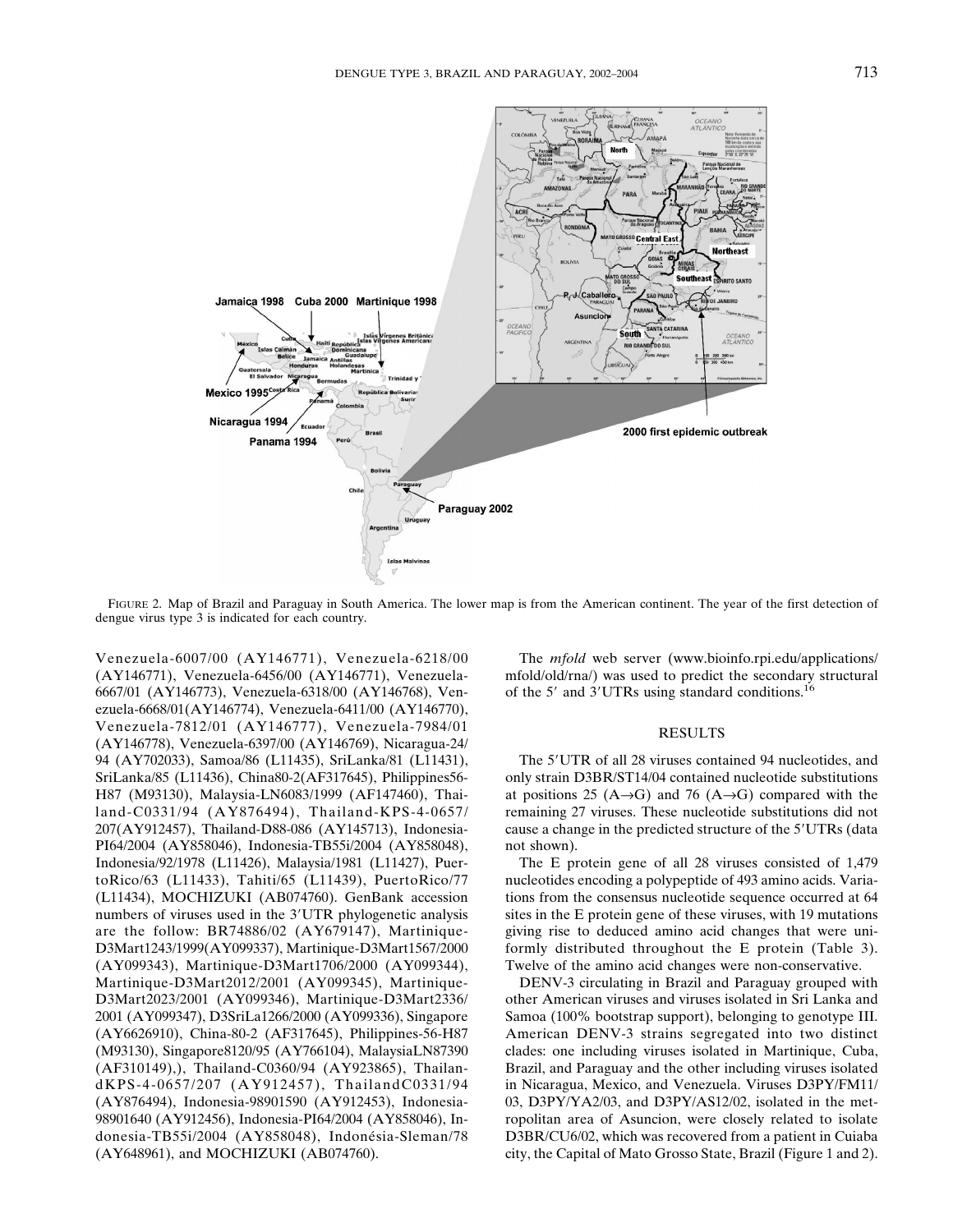



- 0.001 substitutions/site

FIGURE 3. Phylogenetic tree derived from 3'UTR nucleotide sequences of DENV-3 using the maximum parsimony method and drawn using branch lengths derived by neighbor joining using the Tamura-Nei algorithm. Homologous sequence of DENV-1 (MOCHIZUKI strain) was used to root the tree. Numbers indicate bootstrap values for monophyletic groups to the right.

However, both D3PY/AS9/03 and D3PY/AS10/03 strains, which also were isolated in the metropolitan area of Asuncion, grouped outside this branch. On the other hand, D3PY/ PJ4/03, D3PY/PJ5/03, D3PY/PJ6/03, and D3PY/PJ7/03 strains isolated in Pedro Juan Caballero, a city on the border with Brazil, were closely related (99% bootstrap support) to viruses isolated in Porto Velho city, the Capital of Rondonia State in the Northern Region of Brazil.

The predicted 3'UTR secondary structure of DENV-3, based on the consensus nucleotide sequence for the 28 viruses in this study, was similar to that proposed by Proutski and others<sup>17</sup> for flaviviruses (data not shown). Although the sequences of the 3'UTR were highly conserved, a variable region was observed at the 5'-ends. This region included singlenucleotide polymorphisms and eight nucleotides deletions (D3BR/MR9/03 and D3BR/IG10/03, positions 14–21) compared with the consensus sequence. Variable sites were found more frequently in single-stranded regions than in regions with predicted secondary structures. Mutations and deletions observed in different isolates did not alter the predicted secondary structure significantly (data not shown).

Phylogenetic analysis using the nucleotide sequences of the 3UTRs of DENV-3 identified four groups or genotypes similar to those observed for the E protein gene (Figure 3). American isolates grouped with D3SriLa1266/2000 strain isolated in Martinique from a tourist that visited Sri Lanka, $^{10}$